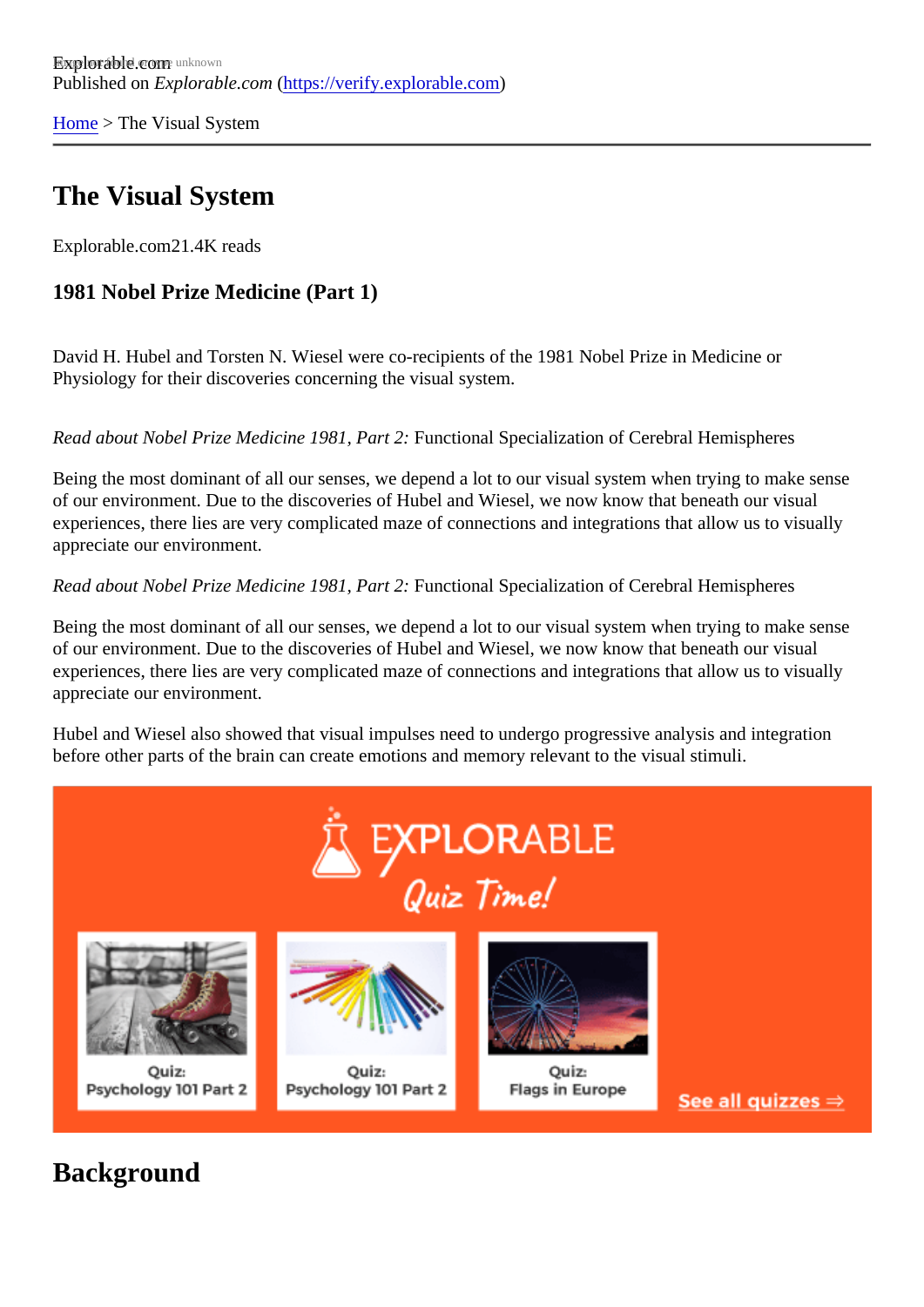During the 1950's, very little was known about the complexity of the visual system. Very few researches were conducted regarding the mechanisms behind our sense of vision. In the early 1950's, Hartline tried to spark an interest in this field when he discovered that the visual input received the retina are divided, finetuned and sharpened along its pathway towards the visual cortex.

In the following years, Hubel and Wiesel tried to continue on this pioneering research and were surprised by the degree to which they were able to contribute to the knowledge not only in the visual system but also to the characteristics of other sensory system and the brain itself.

## The Winners

David H. Hubel was born on the 27th of February 1926 in Windsor, Ontario. He enrolled in Strathcona Academy in Outremont and finished his basic schooling at the age of 18. During his stay there, his main hobbies were chemistry and electronics. He soon got tired of electronics since nothing he built ever worke He then entered McGill College majoring in mathematics and physics which he finished in 1947.

Despite the lack of knowledge in biology, he applied to a medical school in McGill and was accepted. After graduation, he finished three years of hospital training, two years of residency in neurology which sparked his interest in the nervous system. In 1958, he moved to Wilmer Institute, John Hopkins Hospital to the laboratory of Stephen Kuffler where he started collaborating with Torsten Wiesel. Their collaboration lasted for more than two decades but the fruits of it were unrivalled.

Torsten N. Wiesel was born on the 3rd of June 1924 in Uppsala, Sweden. His father was the chief psychiatrist and head of Beckomberga Hospital and his mother was a housewife. He enrolled at Whitlocks Samskolan, a private school in their city. During his stay there, he was a lazy student who was more interested in sports than studies. At the age of 17, he started focusing more on his studies and did reasona well in Karolinska Institute medical school, where he received his M.D. in 1954.

In 1955, Wiesel moved to John Hopkins University under Stephen Kuffler. He underwent fellowship in ophthalmology and in 1958, he became an assistant professor in the university. During the same year, Da Hubel joined their laboratory and decided to explore the central visual pathway. This marked the beginning of their twenty five years of collaboration.

## The Discovery

Hubel and Wiesel worked with cats and rhesus macaque monkeys as their experimental systems. They w able to show that after reaching the retina, the visual stimuli travel the optic nerve and make its way toward the lateral geniculate nucleus or LGN of the thalamus, the first visual processing center of the brain. From the LGN, the visual stimuli travel towards the visual cortex in the occipital lobe of the brain. These structures are the foundations of our current knowledge about the visual system.

Hubel and Wiesel then recorded the electrical impulses of the nerves in uthe cortex<sup>[1]</sup> in response to various visual stimuli flashed before the eyes. They were able to differentiate two types of cells in the corte which they named simple and complex. Simple cells respond to only one type of visual stimulus while the complex cells respond to multiple and opposite stimuli.

In another research, Hubel and Wiesel used autoradiography in tracing neuronal connections in the visual system and they found that the visual impulses from the two eyes remain separated in their path from the LGN to the visual cortex.

Furthermore, they found that the impulses then branch out creating a pattern of alternating columns along